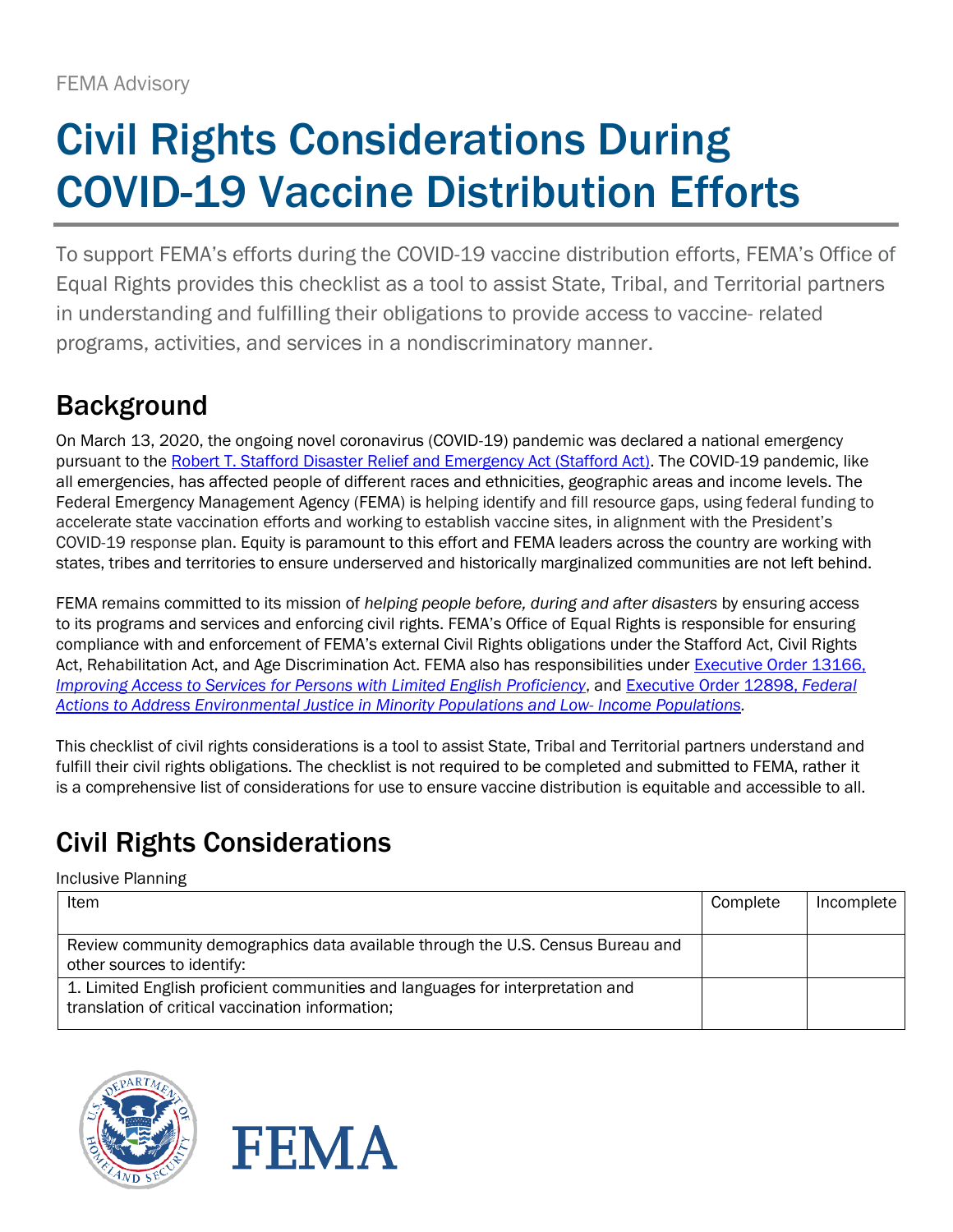| 2. Communities comprised of individuals who are unable to travel to vaccination sites<br>because of lack of public transportation or other reasons, such as older adults, people<br>without cars, and people with disabilities;                                                          |  |
|------------------------------------------------------------------------------------------------------------------------------------------------------------------------------------------------------------------------------------------------------------------------------------------|--|
| 3. Communities without available or affordable internet access; and                                                                                                                                                                                                                      |  |
| 4. Other underserved communities.                                                                                                                                                                                                                                                        |  |
| Develop outreach mechanisms resulting in engagement with community<br>organizations and local partners that serve persons with disabilities, limited English<br>proficiency, and underserved communities in the development and review of<br>inclusive planning documents and messaging. |  |
| Develop plans to ensure equitable access to information and vaccination sites for all<br>communities, including underserved communities and those protected by law (e.g.,<br>race, color, national origin, religion, sex, age, disability, English proficiency and<br>economic status).  |  |
| Develop plans to conduct vaccinations for communities unable to travel, including the<br>use of accessible mobile units, to reach individuals most at-risk due to underlying<br>health condition and rural or hard to reach communities.                                                 |  |
| Develop messaging addressing concerns regarding site selection and accessibility,<br>underlying conditions, religious exemptions and safety concerns.                                                                                                                                    |  |
| Develop process for members of the public to file a complaint alleging a civil rights<br>violation during vaccinations and inform the public regarding the complaint<br>process.                                                                                                         |  |
| Develop plans to increase accessible public transportation, through local<br>community-based organizations, for individuals to travel to and from vaccination<br>sites.                                                                                                                  |  |
| Develop plans to support applicants in new virtual registration processes,<br>particularly communities without available or affordable internet access.                                                                                                                                  |  |
| Develop plans for the proper disposal of medical and other waste to ensure it does not<br>disproportionally affect any community.                                                                                                                                                        |  |
| Develop strategy to conduct outreach and engagement events in communities<br>recognized as having the highest exposure/infection rates.                                                                                                                                                  |  |

#### Effective Communication Access

| Item                                                                                                                                                                                            | Complete | Incomplete |
|-------------------------------------------------------------------------------------------------------------------------------------------------------------------------------------------------|----------|------------|
| Identify and conduct community engagement events with community-based and civil<br>rights organizations representative of a broad array of demographics, including<br>underserved communities.  |          |            |
| Conduct community engagement events, virtually or in person, with sign language<br>interpreters, captioning, use of plain language, and use of pictograms to reach people<br>with low literacy. |          |            |
| Conduct community engagement effort in communities without reliable internet<br>adoption and/or access.                                                                                         |          |            |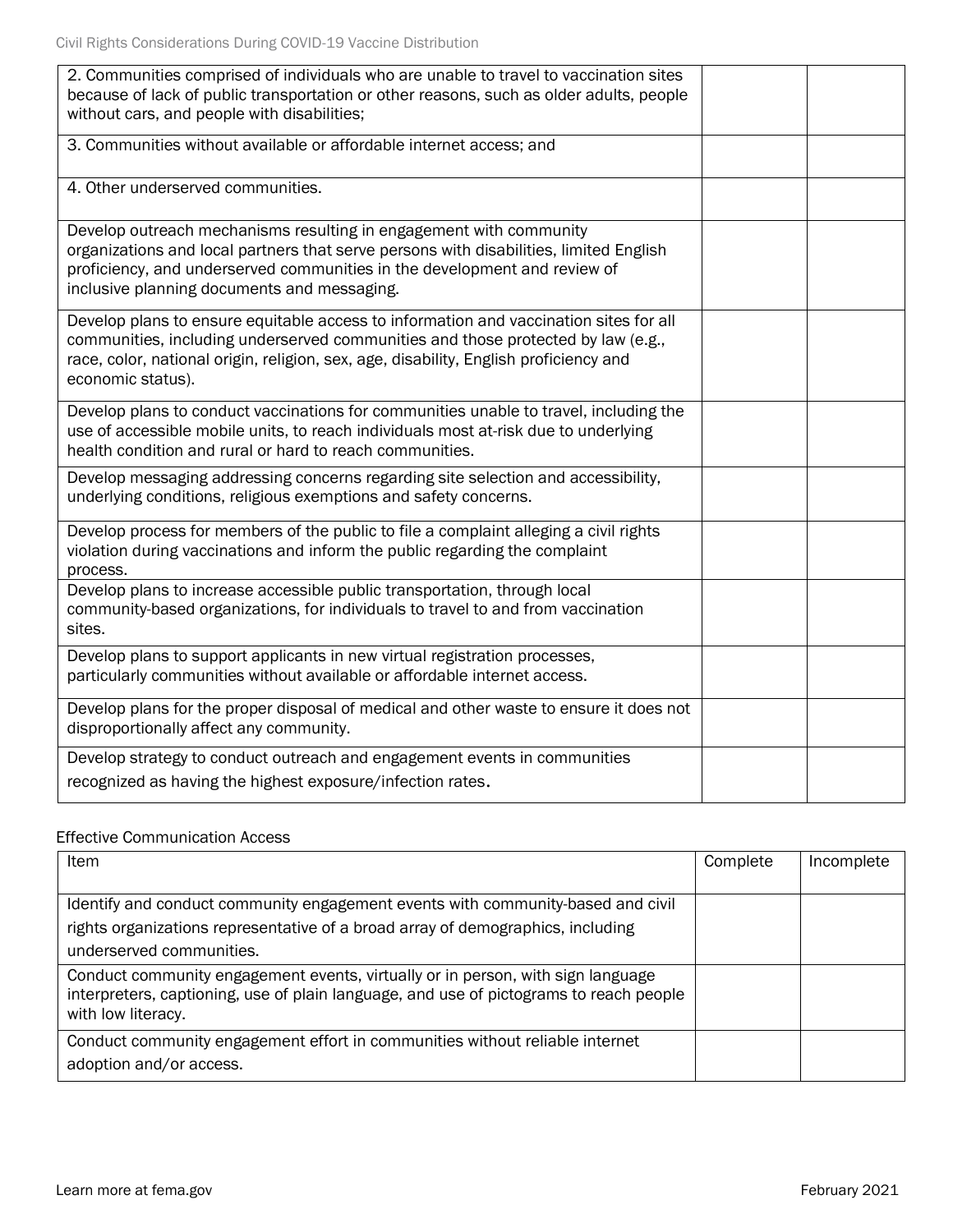| Include information on how to obtain accessible formats of documents on all<br>communications.                                                                             |  |
|----------------------------------------------------------------------------------------------------------------------------------------------------------------------------|--|
| Ensure electronic information and information technology is accessible (e.g., Alt<br>Text, higtrast).                                                                      |  |
| Ensure non-discrimination statement and contact for civil rights complaints on all<br>communication materials.                                                             |  |
| Increase communication access through social media platforms in ways that are<br>accessible to individuals with disabilities (e.g., Alt Text, Closed Captioned<br>Videos). |  |
| Develop plans for individuals who are unable to wear masks due to medical or other<br>conditions or who require the removal of masks to communicate.                       |  |

#### Language Access

| Item                                                                                                                                                                                                                                   | Complete | Incomplete |
|----------------------------------------------------------------------------------------------------------------------------------------------------------------------------------------------------------------------------------------|----------|------------|
| Provide high quality, accurate and timely translations of vaccine site related                                                                                                                                                         |          |            |
| information into commonly used languages in the community, based on                                                                                                                                                                    |          |            |
| community demographics.                                                                                                                                                                                                                |          |            |
| Provide qualified interpreters at community engagement events for commonly used<br>languages.                                                                                                                                          |          |            |
| Provide qualified interpreters at vaccination sites or by telephone for                                                                                                                                                                |          |            |
| commonly used languages. Note: Use of a family member, friend, or minor                                                                                                                                                                |          |            |
| is strongly discouraged due to potential issues regarding competency,                                                                                                                                                                  |          |            |
| confidentiality, or conflict of interest.                                                                                                                                                                                              |          |            |
| Include information on how to obtain translated documents on all communications.                                                                                                                                                       |          |            |
| Plan for the increased need for accessible and multilingual messaging and<br>communications through available ethnic media outlets, wireless emergency<br>communications, and use of virtual townhalls for coordinated communications. |          |            |

Physical Accessibility

| Item                                                                                                                                                                                           | Complete | Incomplete |
|------------------------------------------------------------------------------------------------------------------------------------------------------------------------------------------------|----------|------------|
| Ensure meeting and vaccination sites are accessible by public                                                                                                                                  |          |            |
| transportation.<br>Ensure meeting and vaccination sites are compliant with ADA accessibility                                                                                                   |          |            |
| requirements.                                                                                                                                                                                  |          |            |
| Document areas of noncompliance with ADA requirements and modifications made.                                                                                                                  |          |            |
| Ensure mobile vaccination units are accessible.                                                                                                                                                |          |            |
| Ensure vaccination centers are equipped with assistive technology for individuals with<br>disabilities who need effective communication access, such as ASL or texting through<br>cell phones. |          |            |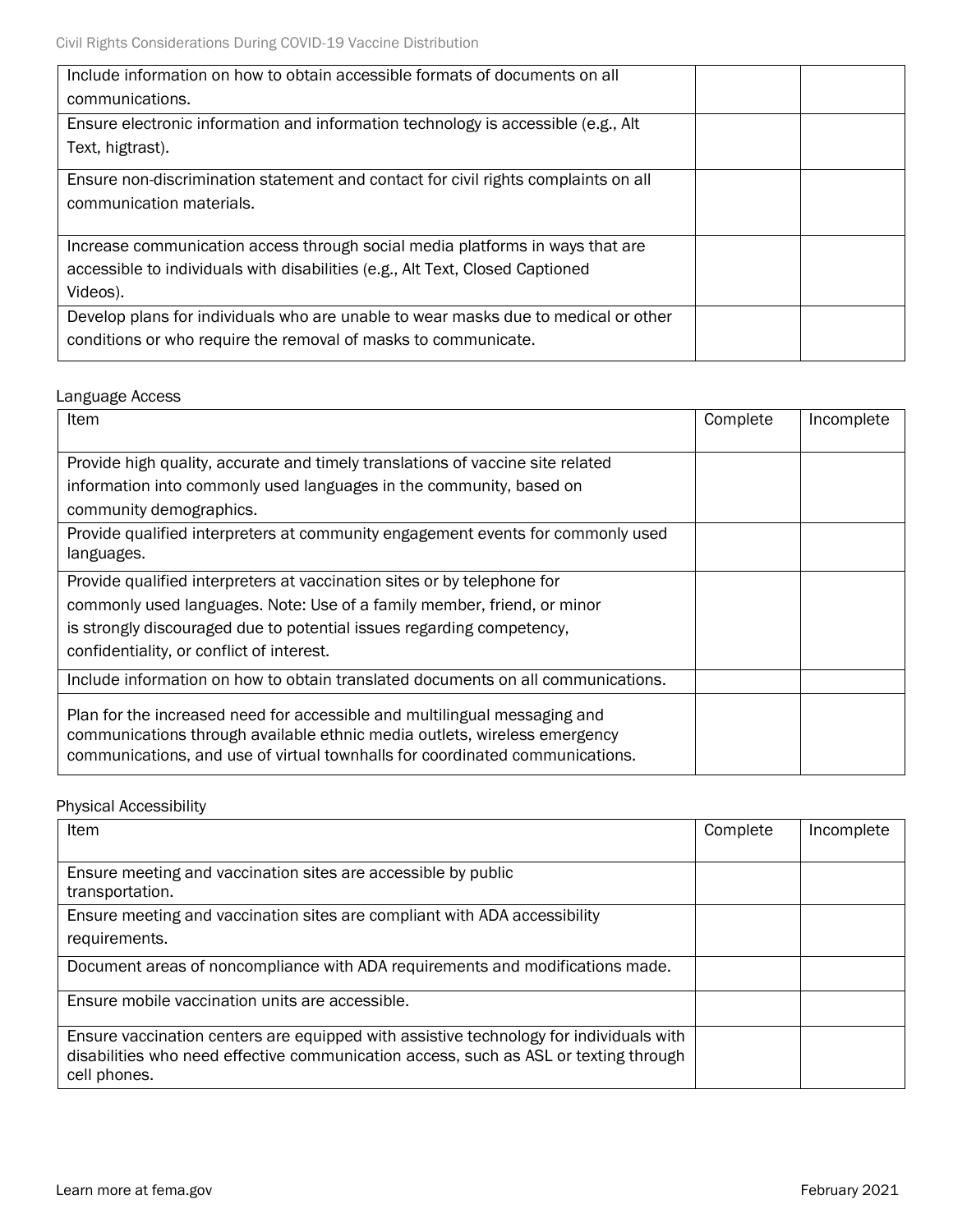| Pre-identify locations to account for the care of individuals requiring additional<br>assistance, including older adults, individuals with physical and cognitive disabilities<br>and others with access and functional needs. |  |
|--------------------------------------------------------------------------------------------------------------------------------------------------------------------------------------------------------------------------------|--|
| Develop plans to provide reasonable accommodations, including persons who are<br>unable to wear a facemask due to a disability.                                                                                                |  |
| Ensure meeting and vaccination sites offer services to individuals with disabilities in<br>the most integrated setting appropriate.                                                                                            |  |

### Contact Us

If you have questions or would like assistance in completing any checklist item, please contact the External Civil Rights Division within FEMA's Office of Equal Rights. [FEMA-CivilRightsOffice@fema.dhs.gov](mailto:FEMA-CivilRightsOffice@fema.dhs.gov)

### Civil Rights Complaints and Concerns

Members of the public may bring civil rights complaints to OER's attention in connection with FEMA programs and activities or FEMA-funded or-assisted programs and activities as follows:

- Call the FEMA Office of Equal Rights at 202-212-3535 and press 1; or for TTY users, call 800-462-7585
- Send an email to the FEMA Office of Equal Rights: [FEMA-CivilRightsOffice@fema.dhs.gov](mailto:FEMA-CivilRightsOffice@fema.dhs.gov)
- Mail a complaint to the FEMA Office of Equal Rights:

FEMA Office of Equal Rights C Street, SW, Room 4SW-0915 Washington, DC 20472-3505

### Resources

- FEMA Civil Rights Bulletin, Ensuring Civil Rights During the COVID-19 Response ~ [www.fema.gov/media-library](http://www.fema.gov/media-library-data/1586893628400f21a380f3db223e6075eeb3be67d50a6/EnsuringCivilRightsDuringtheCOVID19Response.pdf)[data/1586893628400f21a380f3db223e6075eeb3be67d50a6/EnsuringCivilRightsDuringtheCOVID19Respo](http://www.fema.gov/media-library-data/1586893628400f21a380f3db223e6075eeb3be67d50a6/EnsuringCivilRightsDuringtheCOVID19Response.pdf) [nse.pdf.](http://www.fema.gov/media-library-data/1586893628400f21a380f3db223e6075eeb3be67d50a6/EnsuringCivilRightsDuringtheCOVID19Response.pdf)
- **EEMA Vaccine Support Site ~ [www.fema.gov/disasters/coronavirus/vaccine-support](http://www.fema.gov/disasters/coronavirus/vaccine-support)**
- DHS Office for Civil Rights and Civil Liberties Webpage, Civil Rights in Emergencies and Disasters  $\sim$ [www.dhs.gov/civil-rights-emergencies-and-disasters.](http://www.dhs.gov/civil-rights-emergencies-and-disasters)
- **EEOC Technical Assistance Questions and Answers, What You Should Know About COVID-19 and the ADA, the** Rehabilitation Act, and Other EEO Laws - [www.eeoc.gov/wysk/what-you-should-know-about-covid-19-and-ada](http://www.eeoc.gov/wysk/what-you-should-know-about-covid-19-and-ada-rehabilitation-act-and-other-eeo-laws?utm_content&utm_medium=email&utm_name&utm_source=govdelivery&utm_term)[rehabilitation-act-and-other-eeo](http://www.eeoc.gov/wysk/what-you-should-know-about-covid-19-and-ada-rehabilitation-act-and-other-eeo-laws?utm_content&utm_medium=email&utm_name&utm_source=govdelivery&utm_term)[laws?utm\\_content=&utm\\_medium=email&utm\\_name=&utm\\_source=govdelivery&utm\\_term=](http://www.eeoc.gov/wysk/what-you-should-know-about-covid-19-and-ada-rehabilitation-act-and-other-eeo-laws?utm_content&utm_medium=email&utm_name&utm_source=govdelivery&utm_term)
- HHS Ensuring Language Access and Effective Communication During Response and Recovery: A Checklist for Emergency Responders ~ [www.hhs.gov/sites/default/files/lang-access-and-effective-comm-checklist-for](http://www.hhs.gov/sites/default/files/lang-access-and-effective-comm-checklist-for-emergency-responders.pdf)[emergency-responders.pdf](http://www.hhs.gov/sites/default/files/lang-access-and-effective-comm-checklist-for-emergency-responders.pdf)
- Census Bureau Community Resilience Estimates ~ [www.census.gov/data/experimental-data](http://www.census.gov/data/experimental-data-products/community-resilience-estimates.html)[products/community-resilience-estimates.html](http://www.census.gov/data/experimental-data-products/community-resilience-estimates.html) an[d](https://uscensus.maps.arcgis.com/apps/opsdashboard/index.html%23/f8fc348e4c99498baf18af09d4401553) [https://uscensus.maps.arcgis.com/apps/opsdashboard/index.html#/f8fc348e4c99498baf18af09d4401553](https://uscensus.maps.arcgis.com/apps/opsdashboard/index.html%23/f8fc348e4c99498baf18af09d4401553)
- Census Bureau Press Release, Census Bureau Reports at Least 350 Language Spoken in U.S. Homes ~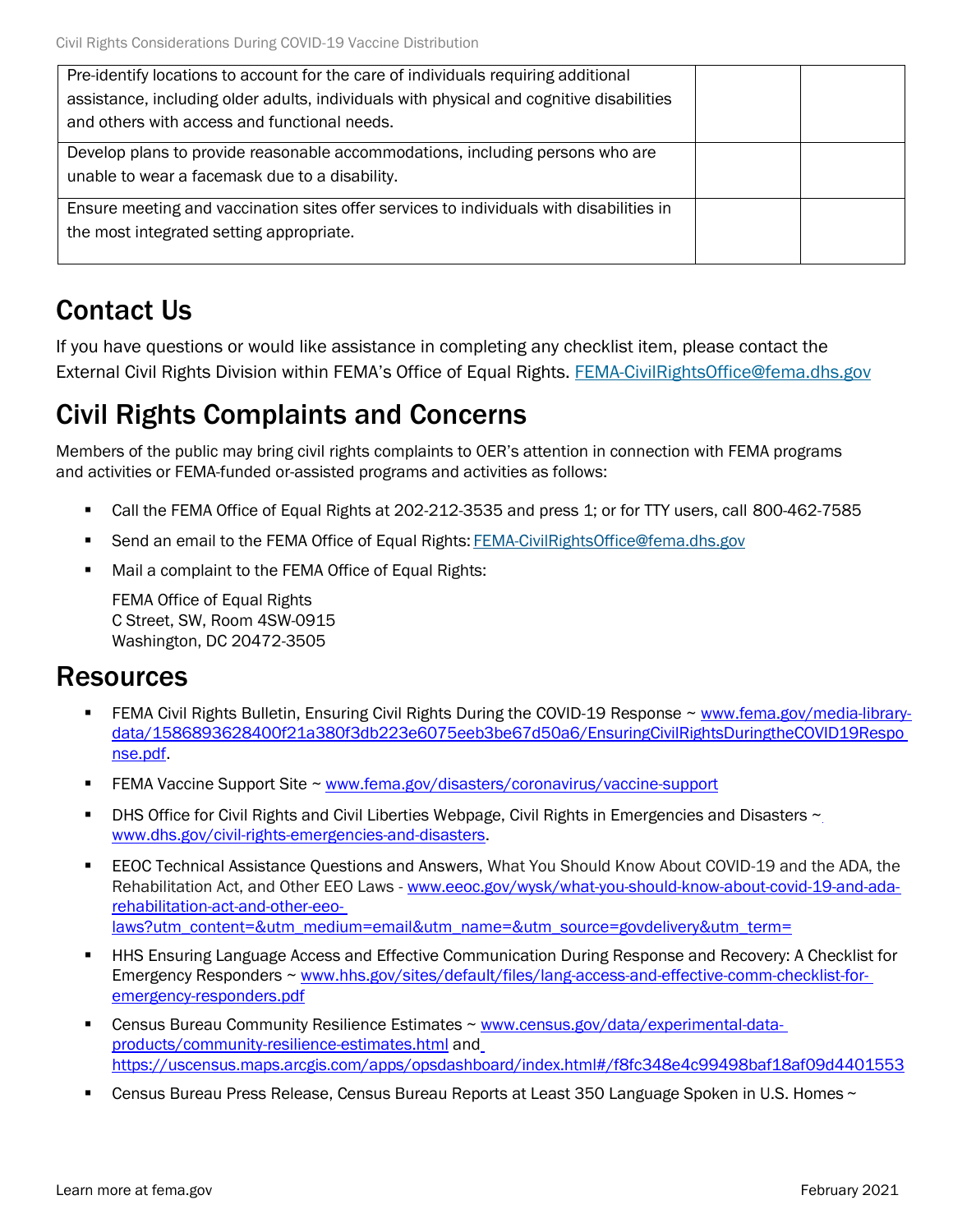[www.census.gov/newsroom/press-releases/2015/cb15-185.html](http://www.census.gov/newsroom/press-releases/2015/cb15-185.html)

- HHS Telehealth Webinar for Community-Based Organizations ~ [www.phe.gov/emergency/events/COVID19/atrisk/CBO-series/Pages/Addressing-Barriers.aspx](http://www.phe.gov/emergency/events/COVID19/atrisk/CBO-series/Pages/Addressing-Barriers.aspx)
- **HHS Meeting the Needs of At-Risk Individuals**  $\sim$ [www.phe.gov/emergency/events/COVID19/atrisk/Pages/default.aspx](http://www.phe.gov/emergency/events/COVID19/atrisk/Pages/default.aspx)
- HHS Federal Programs Supporting Individuals Experiencing Homelessness ~ [www.phe.gov/emergency/events/COVID19/atrisk/Documents/Federal-Homelessness-Programs-FAQ.pdf](http://www.phe.gov/emergency/events/COVID19/atrisk/Documents/Federal-Homelessness-Programs-FAQ.pdf)
- HHS Information on Federal Programs to Sustain Nutrition for At-Risk Individuals  $\sim$ [www.phe.gov/emergency/events/COVID19/atrisk/Documents/Federal-Homelessness-Programs-v2.pdf](http://www.phe.gov/emergency/events/COVID19/atrisk/Documents/Federal-Homelessness-Programs-v2.pdf)
- FCC Section 706 Fixed Broadband Deployment Map ~ [www.fcc.gov/reports-research/maps/section-706-fixed](http://www.fcc.gov/reports-research/maps/section-706-fixed-broadband-deployment-map/)[broadband-deployment-map/](http://www.fcc.gov/reports-research/maps/section-706-fixed-broadband-deployment-map/)

### Alternative Formats

For copies of FEMA documents in alternative formats, please call 800-621-3362 (TTY: 800-462-7585).

If you speak a language other than English and need help with this document, please call 800-621-3362 (TTY: 800- 462-7585) and you will be connected to an interpreter who will assist you at no cost.

Si habla un idioma diferente al inglés y necesita ayuda con este documento, llame al 800-621-3362 (TTY: 800- 462- 7585) y lo contactaremos con un intérprete que lo ayudará sin costo alguno para usted.

Если вы не говорите на английском языке и нуждаетесь в помощи, позвоните по номеру 800-621-3362 (TTY: 800-462-7585). Вас соединят с переводчиком, который бесплатно поможет вам.

Se você fala um idioma além do inglês e precisa de ajuda em relação a este documento, ligue para 800-621- 3362 (TTY: 800-462-7585) e você será conectado a um intérprete que irá ajudá-lo sem nenhum custo adicional.

Nếu quý vị nói một ngôn ngữ khác Tiếng Anh và cần giúp đỡ với tài liệu này, hãy gọi 800-621-3362 (TTY: 800- 462- 7585) và quý vị sẽ được kết nối với một thông dịch viên, là người sẽ trợ giúp miễn phí cho quý vị.

영어를 사용하지 못하는 사람으로써 본 문서에 대해 도움이 필요할 경우, 전화 800-621-3362 (텔레타이프라이터: 800-462-7585)로 연락주시면 여러분을 무료로 도와줄 통역사와 연결해 드립니다.

Si vous parlez une langue autre que l'anglais et que vous avez besoin d'aide en rapport avec le présent document, veuillez composer le 800-621-3362 (numéro TTY pour les malentendants : 800-462-7585) pour qu'un interprète soit gratuitement mis à votre disposition.

Si w pale yon lang ki pa lang Angle e ou bezwen èd avèk dokiman sa a, tanpri rele 800-621-3362 (TTY: 800- 462- 7585) epi yo pral konekte w ak yon entèprèt ki pral ede w, gratis.